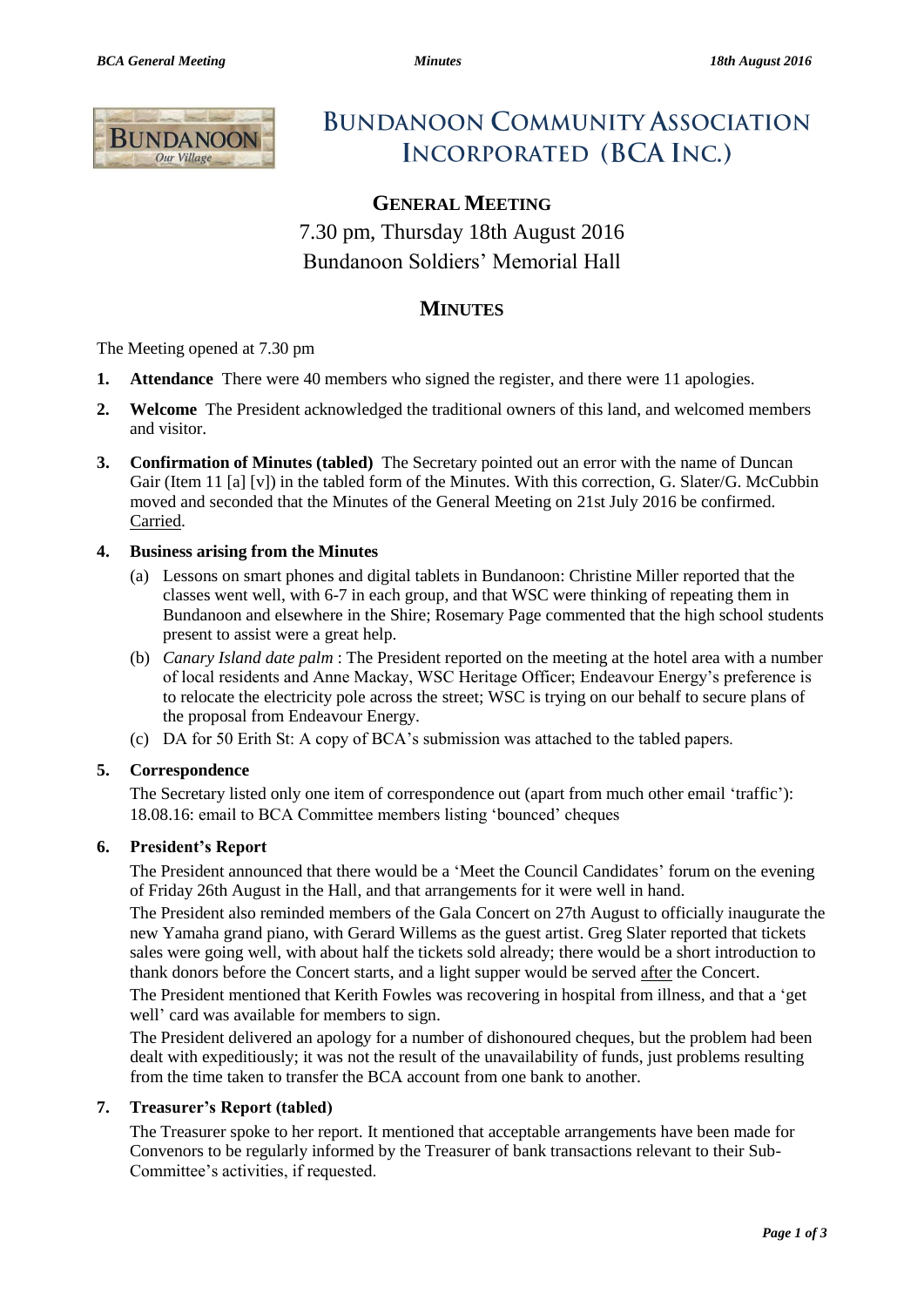Two questions were asked with regard to the 'Profit and Loss' statement: what did the artists fees for concerts cover, and what did the hire and rental costs cover? The Treasurer replied that the first might be a misallocation, and she would need to get back about the second question.

#### **8. Matters referred on by Committee**

(a) Progress on replacement of website: The Secretary reported that work had started on the construction of the new website the previous Monday (15th September); it is expected to be switched on in early October.

#### **9. Sub-Committee Reports (tabled)**

- (a) Membership: The Convenor explained that he would consult with the Treasurer about a procedure for sending out reminders of membership renewals and acknowledging receipt of them.
- (b) Soldiers' Memorial Hall: Christine Miller reported that it had been difficult to find a replacement for the previous Hall Manager, Peter Goulding; a small, but willing, group of volunteers had continued the routine tasks. Pat Guy had now agreed to be Convenor of the Hall Sub-Committee, and she would co-ordinate the tasks of the volunteer group via emails; Brian Wright would have responsibility for the Hall loft.
- (c) The following further comments by Convenors or Sub-Committee members were made:
	- (i) Christine Miller reported on presentation ceremonies by major donors to the purchase of the new grand piano: WSC on 5th August in the Civic Centre, Moss Vale, and Veolia Mulwaree Trust in Goulburn on 18th August (with a 'big' cheque, and a placard to be displayed with the piano when used). Payment of three-quarters would be made by the latter, and the balance later. Interesting was the report of the amounts and range of funding which the Veolia Mulwaree Trust gives out each year.
	- (ii) With regard to the Leaver Park Group, Christine Miller reported that the computerised system which WSC was using for bush regeneration schedules was being further adjusted.
	- (iii) John Desmond, Convenor of The Green Team, spoke further about the plan for a low sandstone embankment (which had been under consideration for three years); \$7000 from a Garden Ramble had been committed to it at that time, which would allow The Green Team to approach WSC to seek their financial support; a ball-park figure for the project is now \$11,000. The matter was referred to the Committee for further consideration.

John also reported that people had been seen picking the daffodils from the gardens at each end of the village. He suggested that signs be erected, and that locals could take photographs on their mobile phones and publish them on, say, the website 'Lovely Bundanoon' as a means of shaming the pickers.

(iv) Bundanoon Swimming Centre. Christine Miller reported on behalf of the Convenor on a recent meeting with a representative of an engineering company which manufactures pool coverings; he had said that the pool surrounds are in good condition, and equipment could get in; an example of a cover could be viewed at Randwick Pool. A ball-park figure for putting a roof over the pool was \$700,000; possible funding sources would be Veolia Mulwaree Trust, and federal, state and local governments.

#### **10. Information from WSC papers and press releases**

The President drew attention to these items which were listed on the Agenda (tabled)

- (a) WSC has \$106,243,000 invested in mainly term deposits with reputable Australian banks.
- (b) WSC is still referring to "Southern Villages Memorial" as "Bundanoon Cenotaph and Memorial Garden"; the Bundanoon War Memorial Gates" are subject to the same curtilage restrictions as all war memorials in the Shire.
- (c) WSC has determined that residents will continue to be able to participate in truffle hunts at a farm in Robertson.
- (d) Bundanoon Oval and Ferndale Reserve Management AGM is due to be held on Tuesday 4th October at 7.00 pm at the Bundanoon Hotel.
- (e) The DA for 50 Erith St will be considered by the full Council and not delegated; over 240 submissions had been received.